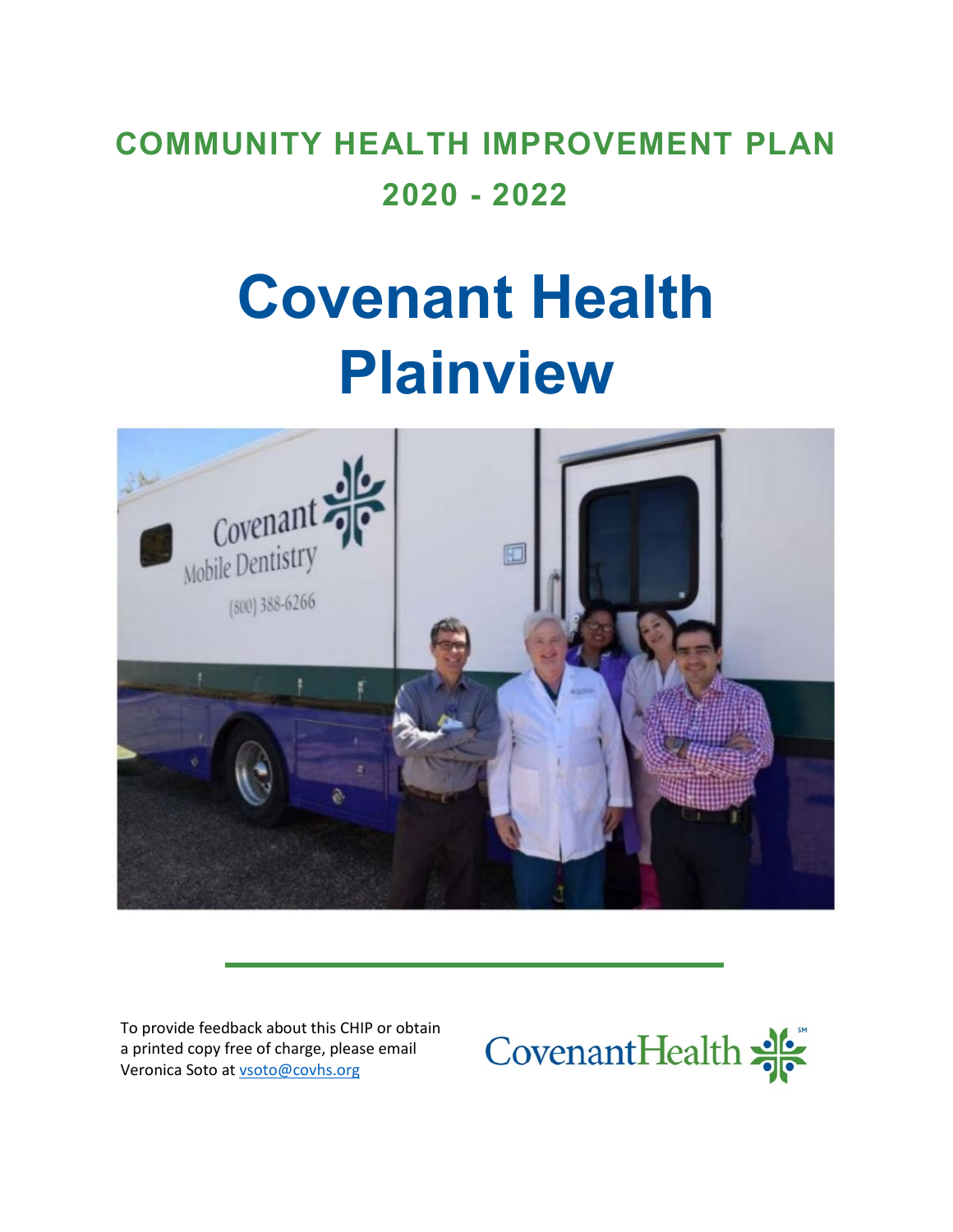# CONTENTS

| Addressing the Needs of the Community: 2020-2022 Key Community Benefit Initiatives and |  |
|----------------------------------------------------------------------------------------|--|
|                                                                                        |  |
|                                                                                        |  |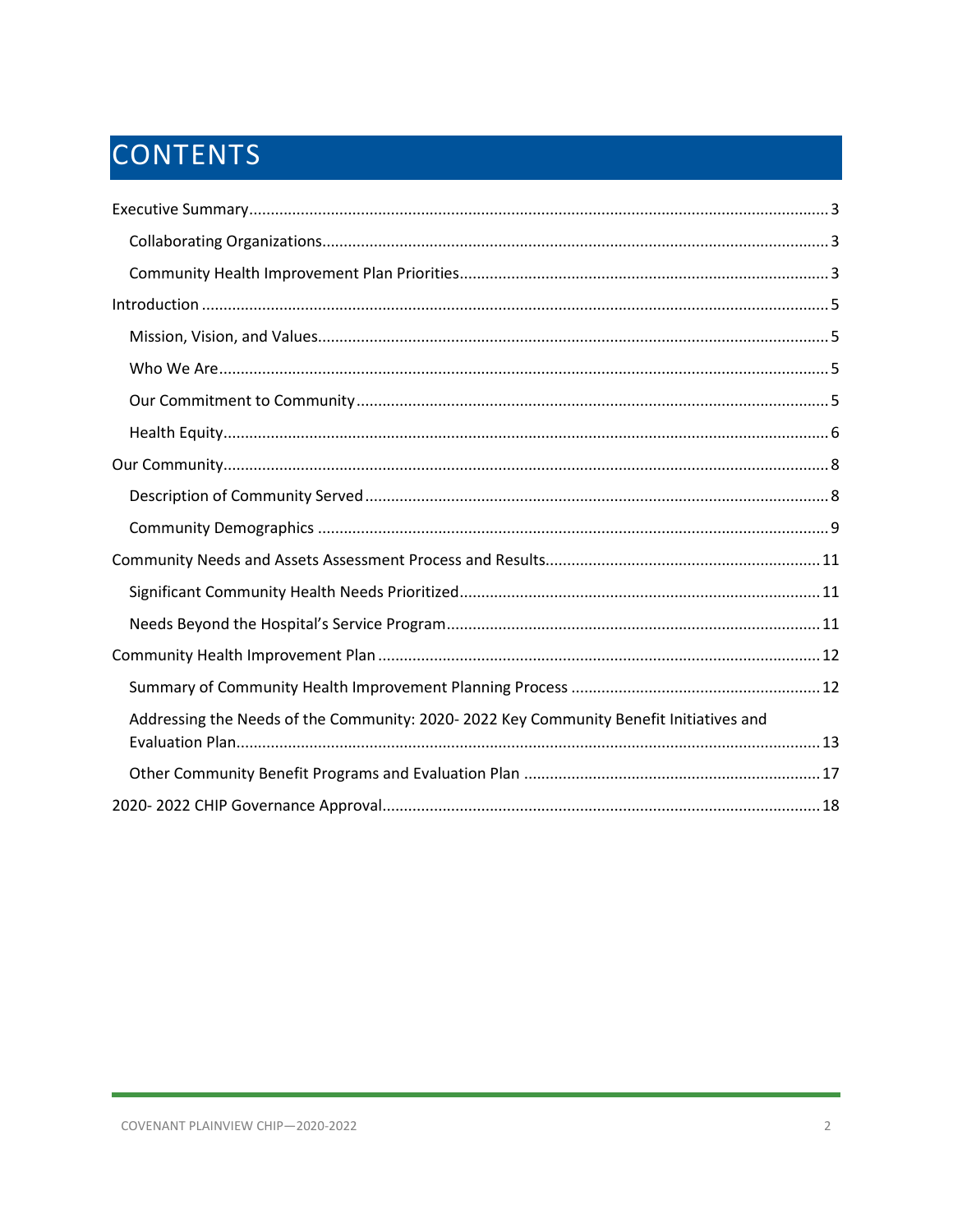# <span id="page-2-0"></span>EXECUTIVE SUMMARY

Covenant Health is a network of acute-care hospitals founded in 1998 through a merger of two faithbased hospitals in Lubbock, TX. Covenant's network includes Covenant Medical Center, Covenant Children's, Grace Medical Center and Covenant Specialty Hospital (joint venture) all located in Lubbock, TX. Additionally, Covenant operates two regional hospitals, Covenant Health Plainview and Covenant Health Levelland, as well as various Covenant Medical Group clinics throughout West Texas and Eastern New Mexico. The Community Health Needs Assessment (CHNA) focuses on the three counties where Covenant Health provides direct services: Lubbock, Hockley, and Hale.

Covenant Health dedicates resources to improve the health and quality of life for the communities it serves, with special emphasis on the needs of the economically poor and vulnerable. During 2019, the six-hospital region provided \$75 million in Community Benefit in response to unmet needs and to improve the health and well-being of those served in the West Texas and Eastern New Mexico region.

Covenant Health conducts a CHNA in the communities it serves every three years to better understand the health-related needs and strengths. The results of the CHNA are used to guide and inform efforts to better address the needs of the community. Through a mixed-methods approach using quantitative and qualitative data, the CHNA process used several sources of information to identify community needs. Across the Lubbock, Hockley and Hale counites, information was collected from a variety of public data sources. Community surveys were conducted with people who have chronic conditions, are from diverse communities, have low-incomes, and/or are medically underserved. Stakeholder listening sessions were conducted with representatives from organizations that serve these populations.

### <span id="page-2-1"></span>Collaborating Organizations

Due to overlapping service areas, close geographic proximity to one another, and shared communityoutreach programs, the Covenant Health hospitals collaborated to develop a regional approach to the 2020-2022 CHIP. While there are some differences in select strategies and community partners, Covenant Medical Center, Covenant Children's, Grace Medical Center, Covenant Specialty Hospital, Covenant Health Plainview, and Covenant Health Levelland share many of the same CHIP strategies, which will allow for more effectively leveraging investments in the region to meet community needs.

### <span id="page-2-2"></span>Community Health Improvement Plan Priorities

As a result of the findings from th[e 2019 Covenant Plainview](https://www.providence.org/-/media/Project/psjh/providence/socal/Files/about/community-benefit/reports/2019chna-covenantplainview.pdf?la=en&hash=24C8162FDE3F8A92096AEED0988A21ED) CHNA and through a prioritization process aligned with our Mission, resources, and hospital strategic plan, Covenant Health will focus on the following areas for its 2020-2022 Community Benefit efforts:

### PRIORITY 1: MENTAL AND BEHAVIORAL HEALTH

Mental and behavioral health treatment, intervention and prevention services for the community, including related issues such as substance use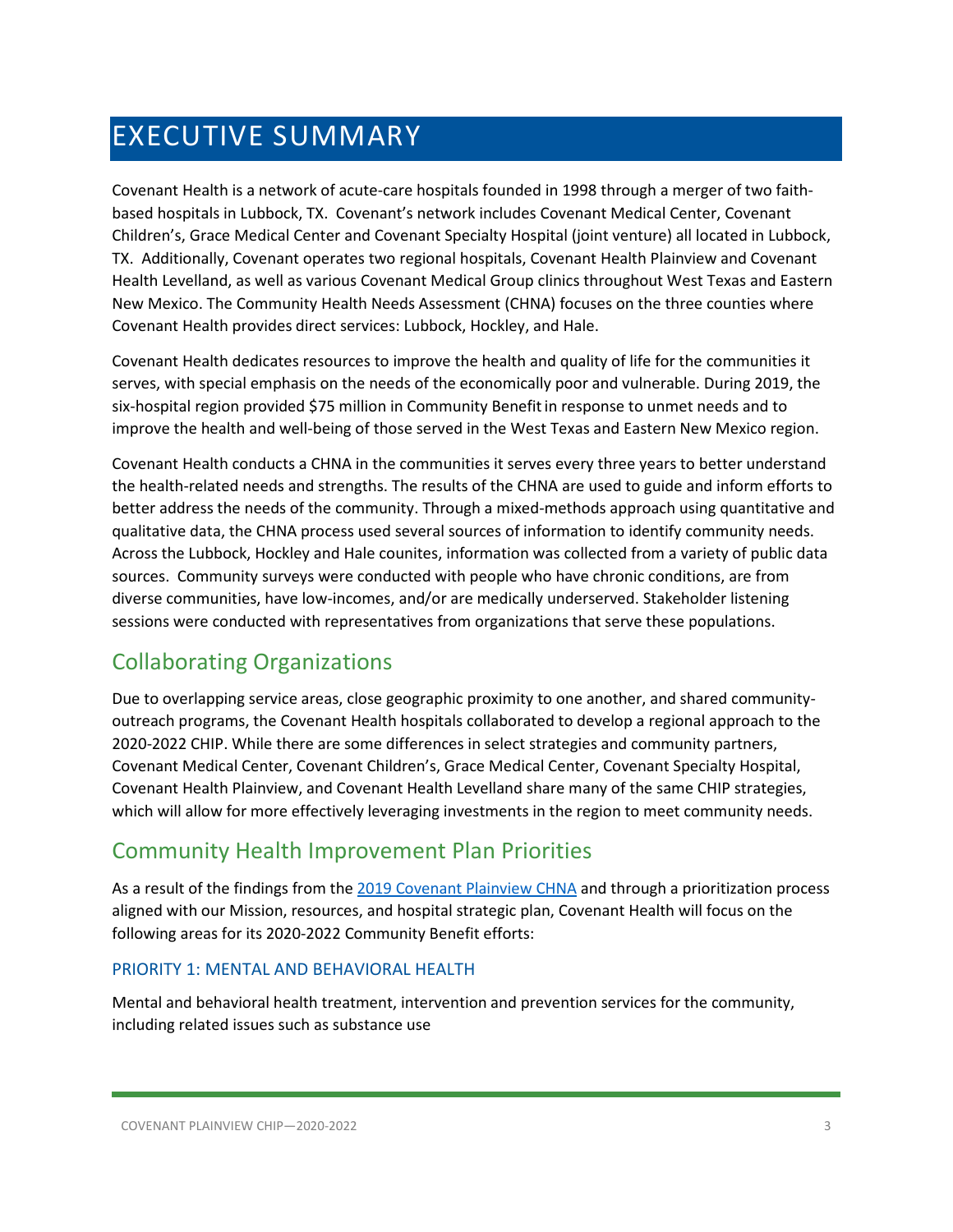### PRIORITY 2: ACCESS TO HEALTH SERVICES

Access to health services including but not limited to prevention, mental health, oral health, prescription assistance, health/community navigation, transportation and health education/prevention services

#### PRIORITY 3: HOMELESSNESS AND HOUSING INSTABILITY

Safe, affordable, stable housing and permanent supportive housing solutions for people experiencing chronic homelessness

### PRIORITY 4: FOOD INSECURITY AND NUTRITION

Access to healthy food, nutrition education, and healthy lifestyle support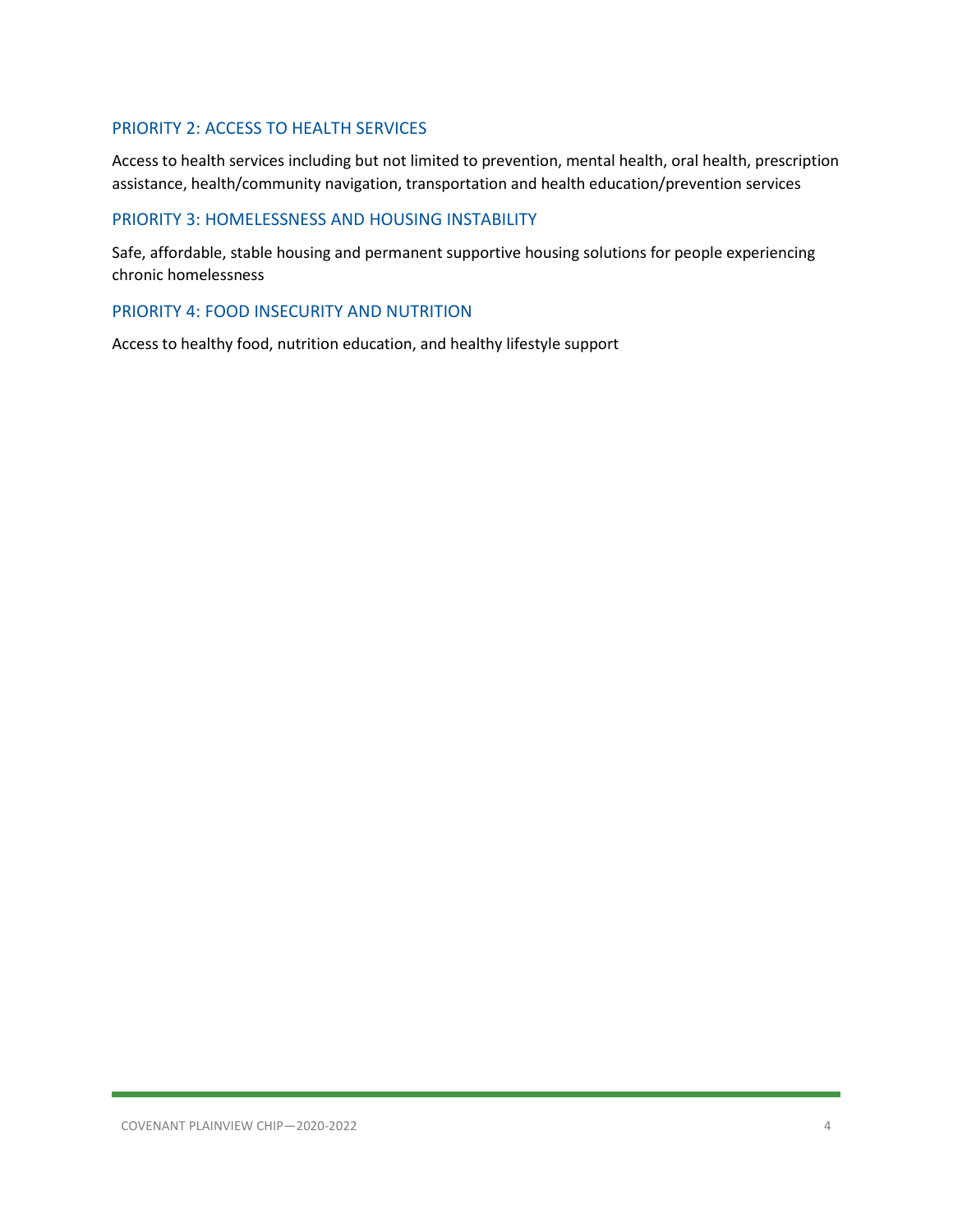# <span id="page-4-0"></span>INTRODUCTION

### <span id="page-4-1"></span>Mission, Vision, and Values

| Our Mission | As expressions of God's healing love, witnessed through the ministry of Jesus,<br>we are steadfast in serving all, especially those who are poor and vulnerable. |
|-------------|------------------------------------------------------------------------------------------------------------------------------------------------------------------|
|             | <i>Our Vision</i> Health for a Better World.                                                                                                                     |
|             | Our Values Compassion - Dignity - Justice - Excellence - Integrity                                                                                               |

### <span id="page-4-2"></span>Who We Are

Covenant Health is a network of acute-care hospitals founded in 1998 through a merger of two faithbased hospitals in Lubbock, TX. Covenant Health's network includes Covenant Medical Center, Covenant Children's, Grace Medical Center and Covenant Specialty Hospital (joint venture) all located in Lubbock, TX. Additionally, Covenant operates two regional hospitals, Covenant Health Plainview and Covenant Health Levelland, as well as various Covenant Medical Group clinics throughout West Texas and Eastern New Mexico. Covenant Medical Group (CMG) is a large employed physician group comprised of approximately 150 primary care and specialist physicians throughout Lubbock, West Texas, and Eastern New Mexico. The total service area spans roughly 35,000 square miles and includes approximately 750,000 people. The Community Health Needs Assessment (CHNA) focuses on the three Texas counties where Covenant Health provides direct community outreach services: Lubbock, Hockley, and Hale.

Covenant Health facilities include more than 1,000 available licensed beds and four acute-care hospitals located in the cities of Lubbock, Levelland and Plainview. Covenant Health has a staff of more than 5,200, including more than 600 physicians. Major programs and services include, but are not limited to, cardiac care, cancer treatment, pediatrics, women's services, surgical services, orthopedics, critical care, neuroscience, endoscopy, diagnostic imaging, emergency medicine and obstetrics.

### <span id="page-4-3"></span>Our Commitment to Community

Covenant Health dedicates resources to improve the health and quality of life for the communities it serves, with special emphasis on the needs of the economically poor and vulnerable. During 2019, the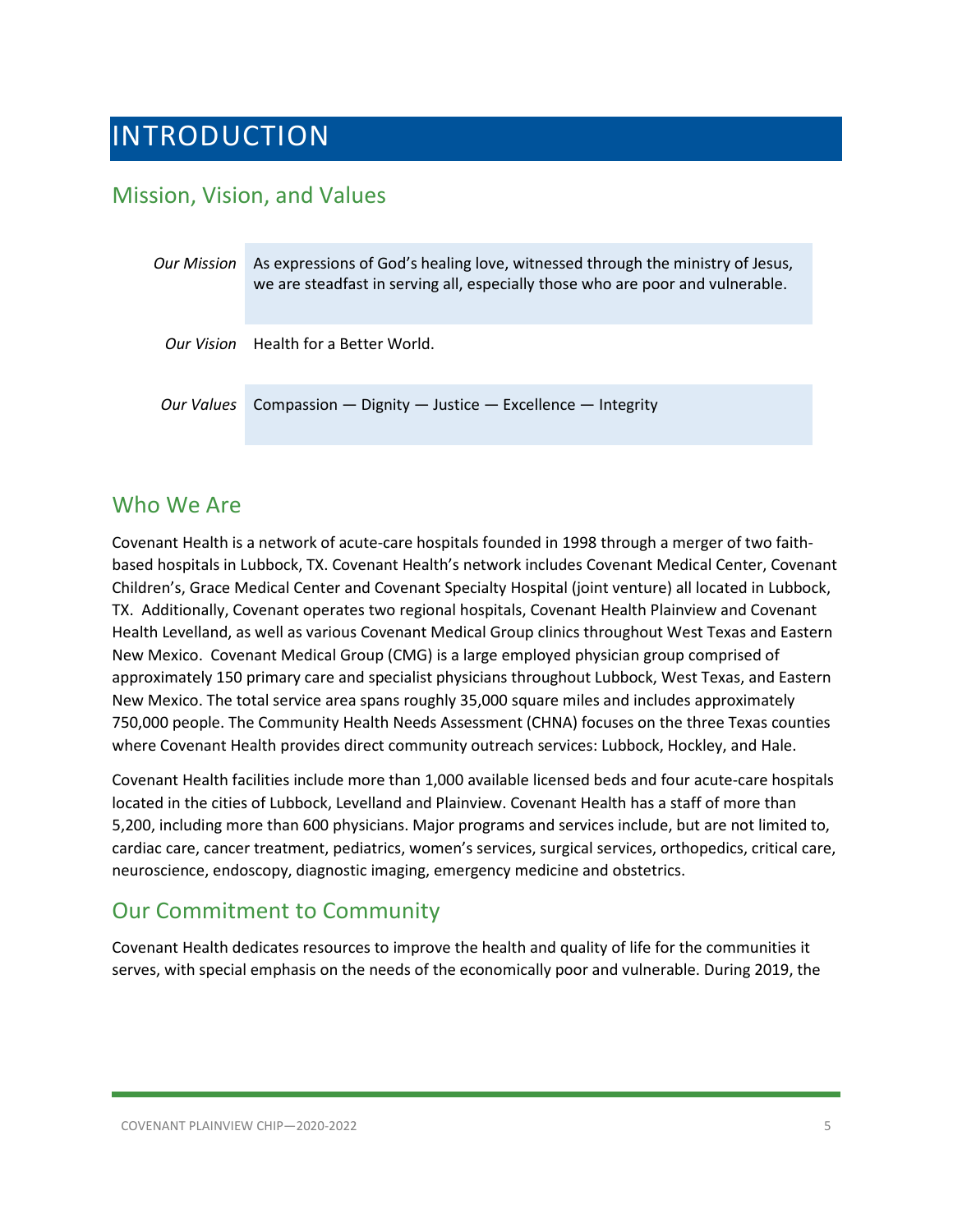six-hospital region provided \$75 million in Community Benefit<sup>[1](#page-5-1)</sup> in response to unmet needs and to improve the health and well-being of those served in the West Texas and Eastern New Mexico region. Due to the expansive geographic nature of the region and limited access to health care, the region served by Covenant Health includes 21 counties. For the purposes of the CHNA, we focus on the counties where we provide direct community outreach service: Lubbock, Hockley, and Hale.

Covenant Health further demonstrates organizational commitment to the CHNA through the allocation of staff time, financial resources, participation and collaboration to address community identified needs. The Texas/New Mexico Regional Director of Community Health Investment is responsible for ensuring the compliance of Federal 501r requirements, as well as providing the opportunity for community leaders and internal hospital leadership, physicians, and others to work together in planning and implementing the resulting Community Health Improvement Plan (CHIP).

### <span id="page-5-0"></span>Health Equity

At Providence St. Joseph Health, we acknowledge that all people do not have equal opportunities and access to living their fullest, healthiest lives due to systems of oppression and inequities. We are committed to ensuring health equity for all by addressing the underlying causes of racial and economic inequities and health disparities. Our Vision is "Health for a Better World," and to achieve that we believe we must address not only the clinical care factors that determine a person's length and quality of life, but also the social and economic factors, the physical environment, and the health behaviors that all play an active role in determining health outcomes.

To ensure that equity is foundational to our CHIP, we have developed an equity framework that outlines the best practices that each of our hospital will implement when completing a CHIP. These practices include, but are not limited to the following:

<span id="page-5-1"></span> $1$  A community benefit is an initiative, program or activity that provides treatment or promotes health and healing as a response to identified community needs and meets at least one of the following community benefit objectives: a. Improves access to health services; b. Enhances public health; c. Advances increased general knowledge; and/or d. Relieves government burden to improve health. Note: Community benefit includes both services to the economically poor and broader community. To be reported as a community benefit initiative or program, community need must be demonstrated. Community need can be demonstrated through the following: 1) community health needs assessment developed by the ministry or in partnership with other community organizations; 2) documentation that demonstrates community need and/or a request from a public agency or community group was the basis for initiating or continuing the activity or program; 3) or the involvement of unrelated, collaborative tax-exempt or government organizations as partners in the community benefit initiative or program.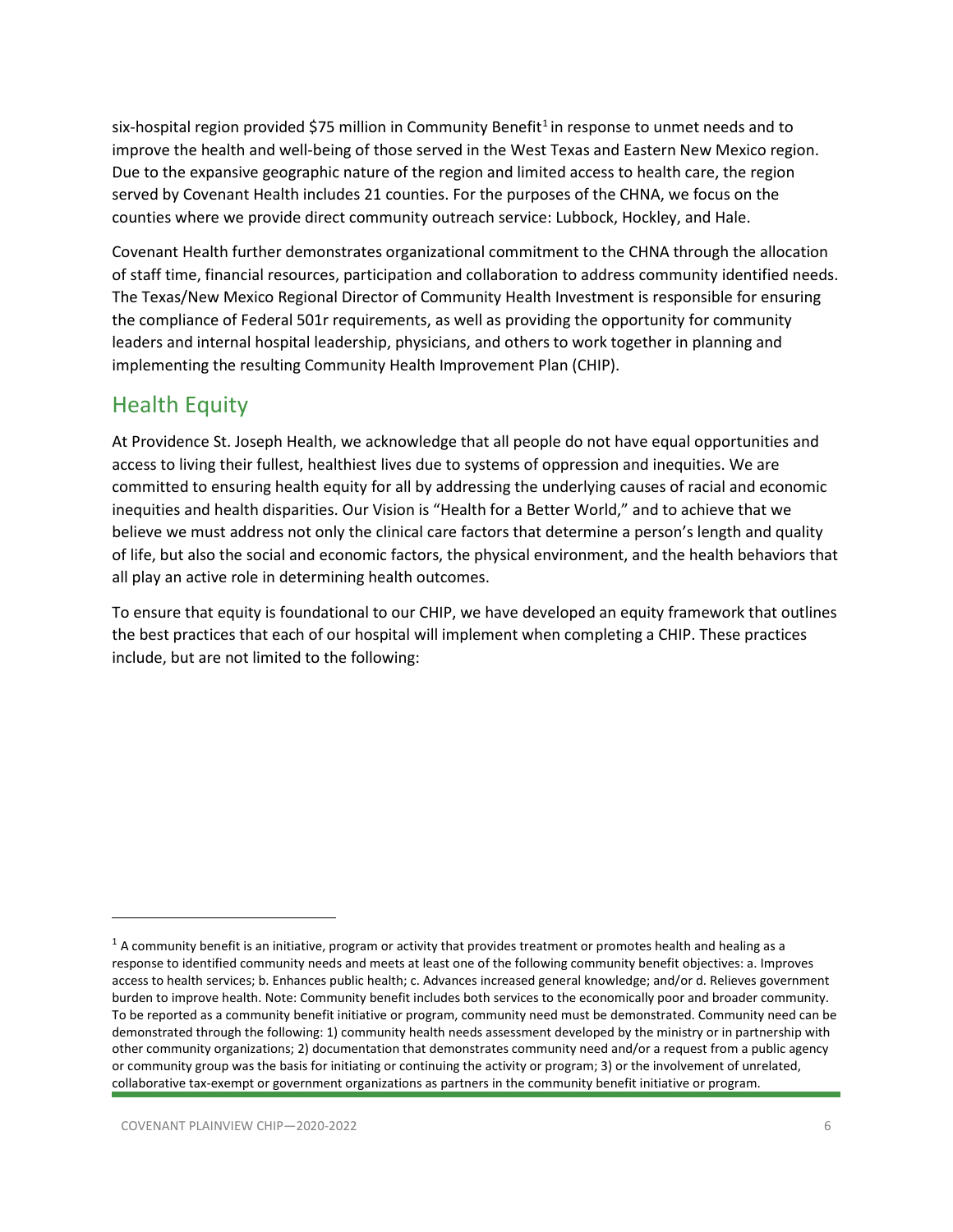

Address root causes of inequities by utilizing evidence-based and leading practices



Explicitly state goal of reducing health disparities and social inequities



Reflect our values of justice and dignity



Leverage community strengths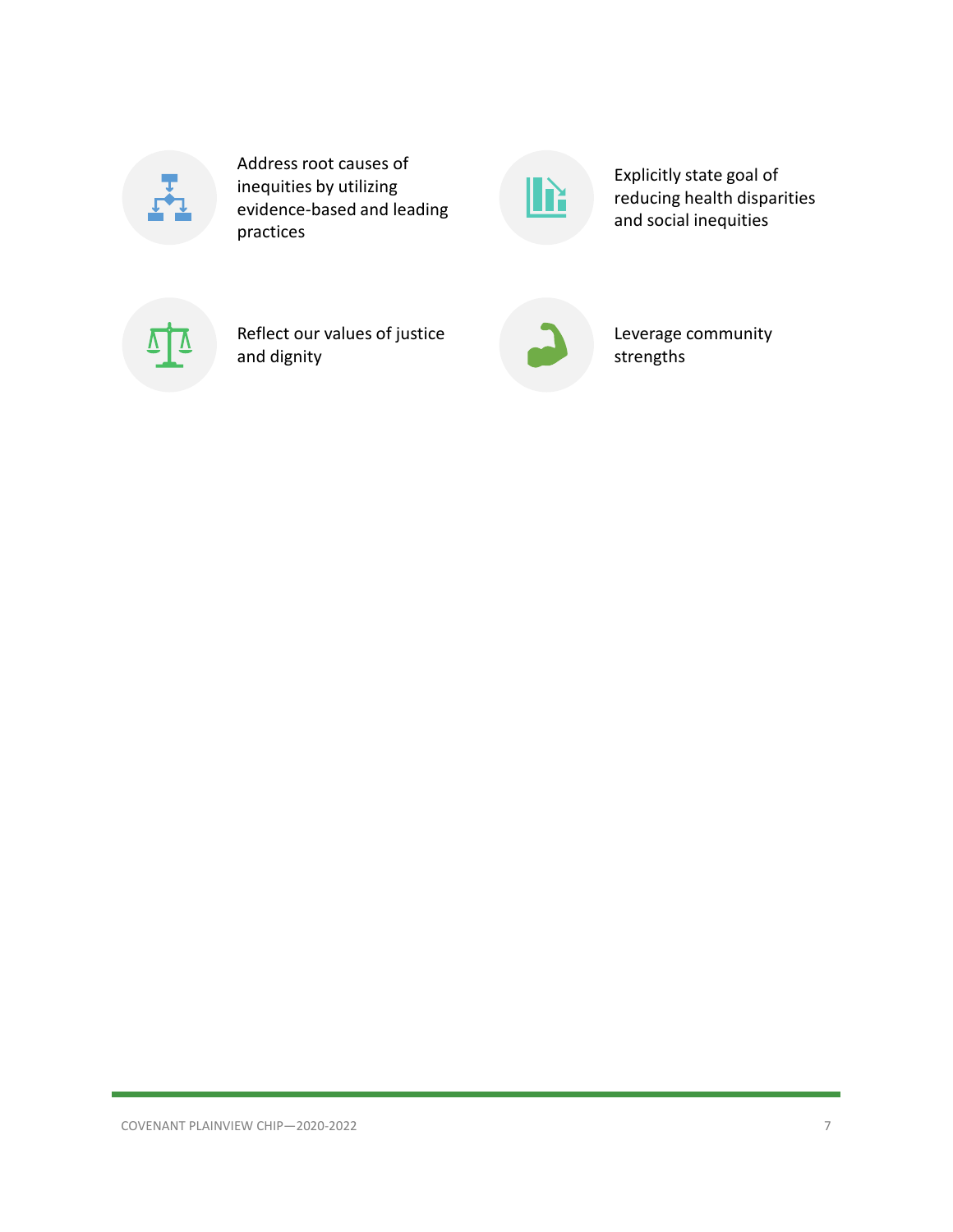# <span id="page-7-0"></span>OUR COMMUNITY

### <span id="page-7-1"></span>Description of Community Served

Covenant Health provides West Texas and Eastern New Mexico communities with access to advanced care and advanced caring. The CHNA service area, including Lubbock, Hockley, and Hale Counties, is home to approximately 379,000 people.

The service area for Covenant Medical Center, Covenant Children's Hospital, Covenant Specialty Hospital, and Grace Hospital is the entirety of Lubbock County. Covenant Levelland serves Hockley County, and Covenant Plainview serves Hale County. Due to the level of care provided at these six hospitals, Covenant hospitals see patients from surrounding counties, although for the purposes of this CHIP, the total service areas will include Lubbock, Hockley, and Hale Counties. Surrounding counties outside of the CHNA service area where patients may live include the following: Castro, Swisher, Baily, Cochran, Yoakum, Gaines, Dawson, Scurry, Lamb, Terry, Lynn, Garza, Crosby, and Floyd Counties in Texas, as well as Curry, Roosevelt, Lea, and Eddy in New Mexico.

The red portions of the map below are considered "high need" census tracts, and the green portions are the broader service area. Together, these areas make up the hospitals' service areas.



#### *Figure 1. Covenant Health Service Area*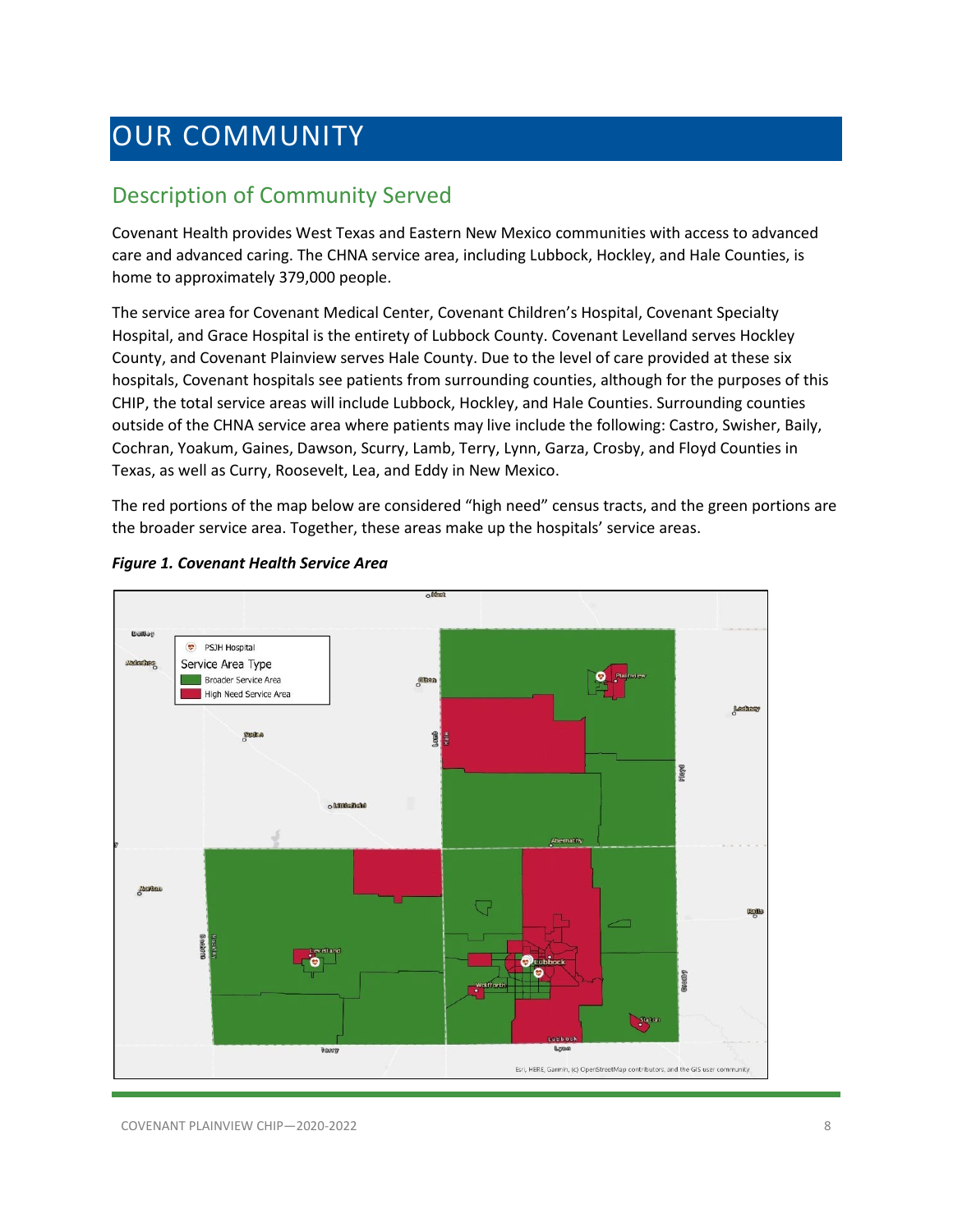The high need service area is defined by lower life expectancy at birth, lower high school graduation rates, and more households at or below 200% FPL compared to census tracts across the County. For reference, 200% FPL is equivalent to an annual household income of \$51,500 or less for a family of 4. Additional detail is availabl[e online.](https://psjh.maps.arcgis.com/apps/opsdashboard/index.html#/3213ef87f2dd420a9d0f78aaab2f5984)

### <span id="page-8-0"></span>Community Demographics

### POPULATION AND AGE DEMOGRAPHICS

For the most part, the age distribution for age groups 85+ and under 5 years are roughly proportional across the broader service area, high need service area, and three counties. While the broader and high need service areas are roughly proportional, Hale County has a slightly greater proportion of people under 18 years. People between 18 and 34 are substantially more likely to live in a high need area, likely young families and those in and around college towns. Those ages 35 to 84 are less likely to live in a high need area. The population of Lubbock County is approximately 5 times that of Hale and Hockley Counties combined.

### RACE AND ETHNICITY

The Hispanic population is over-represented in the high need communities, representing nearly 50% of the population in those areas compared to 31% in the broader service area. Those who identify as white are less likely to live in high need communities, while those who identify as "other" race population and as Black are more likely to live in the high need communities. While the Black population makes up nearly 4% of the broader service area, they make up almost 11% of the high need service area. Approximately 60% of the population in Hale County identifies as Hispanic, as do nearly 50% of the population of Hockley County.

### SOCIOECONOMIC INDICATORS

| Indicator                                                                                                                                                                                   | <b>Broader</b><br><b>Service</b><br>Area | <b>High Need</b><br><b>Service</b><br>Area | <b>Lubbock</b><br>County | Hale<br>County | <b>Hockley</b><br>County | <b>Texas</b> |
|---------------------------------------------------------------------------------------------------------------------------------------------------------------------------------------------|------------------------------------------|--------------------------------------------|--------------------------|----------------|--------------------------|--------------|
| <b>Median Income</b><br>Data Source: American<br><b>Community Survey</b><br>Year: 2019                                                                                                      | \$61,442                                 | \$33,173                                   | \$48,826                 | \$44,794       | \$49,265                 | \$59,676     |
| <b>Percent of Renter</b><br><b>Households with Severe</b><br><b>Housing Cost Burden</b><br>Data Source: American<br><b>Community Survey</b><br>Year: Estimates based on<br>2013 - 2017 data | 21.5%                                    | 30.0%                                      | 27.2%                    | 17.7%          | 11.9%                    | 21.1%        |

### *Table 1. Socioeconomic Indicators for Covenant Health Service Area*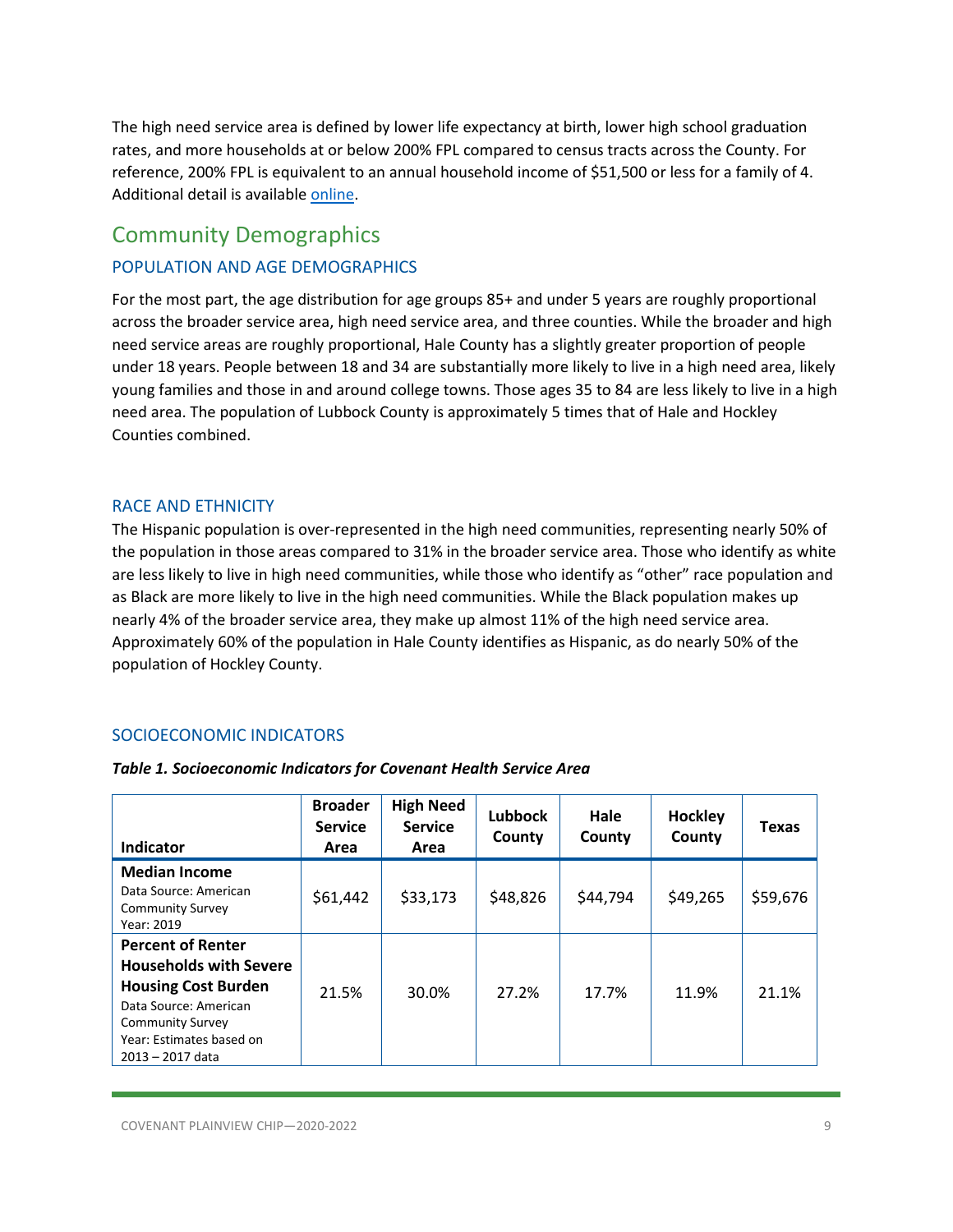| Indicator                    | <b>Broader</b><br><b>Service</b><br>Area | <b>High Need</b><br><b>Service</b><br>Area | <b>Lubbock</b><br>County | Hale<br>County | Hockley<br>County | <b>Texas</b> |
|------------------------------|------------------------------------------|--------------------------------------------|--------------------------|----------------|-------------------|--------------|
| <b>Percent of Population</b> |                                          |                                            |                          |                |                   |              |
| <b>Below 200%</b>            |                                          |                                            |                          |                |                   |              |
| <b>Federal Poverty Level</b> | 28.3%                                    | 55.1%                                      | 39.4%                    | 44.3%          | 40.2%             | 36.2%        |
| Data Source: American        |                                          |                                            |                          |                |                   |              |
| <b>Community Survey</b>      |                                          |                                            |                          |                |                   |              |
| Year: 2019                   |                                          |                                            |                          |                |                   |              |

The median income for the high need service area is lower than that of all three counties and the state of Texas. It is also about half the median income of the broader service area. Census tracts with the lowest median households incomes are found near Covenant Medical Center, Grace Medical Center and Covenant Health Plainview.

Severe housing cost burden is defined as households that are spending 50% or more of their income on housing costs. The high need service area has a higher percentage of renter households with severe housing cost burden than each of the counties in the total service area and the state of Texas. Lubbock County has the highest percentage of households that are severely housing cost burden when compared to Hale and Hockley Counties. Census tracts around Covenant Medical Center and Grace Medical Center have the highest percentage of households that are severely housing cost burdened in the service area.

In 2019, 200% of the Federal Poverty Guideline represents an annual household income of \$51,500 or less for family of 4. The high need service area has a substantially larger proportion of population living below 200% FPL, 55%, compared to Lubbock County (40%), Hale County (44%), and Hockley County (40%). The gap is even wider between the high need service area, 55%, and the broader service area, 28%, when comparing percent of population living below 200% FPL. Census tracts with the highest percent of population below 200% FPL are found in the area surrounding Covenant Hospitals.

**Full demographic and socioeconomic information for the service area can be found in th[e 2019 CHNA](https://www.providence.org/-/media/Project/psjh/providence/socal/Files/about/community-benefit/reports/2019chna-covenantplainview.pdf?la=en&hash=24C8162FDE3F8A92096AEED0988A21ED)  [for Covenant Health Plainview.](https://www.providence.org/-/media/Project/psjh/providence/socal/Files/about/community-benefit/reports/2019chna-covenantplainview.pdf?la=en&hash=24C8162FDE3F8A92096AEED0988A21ED)**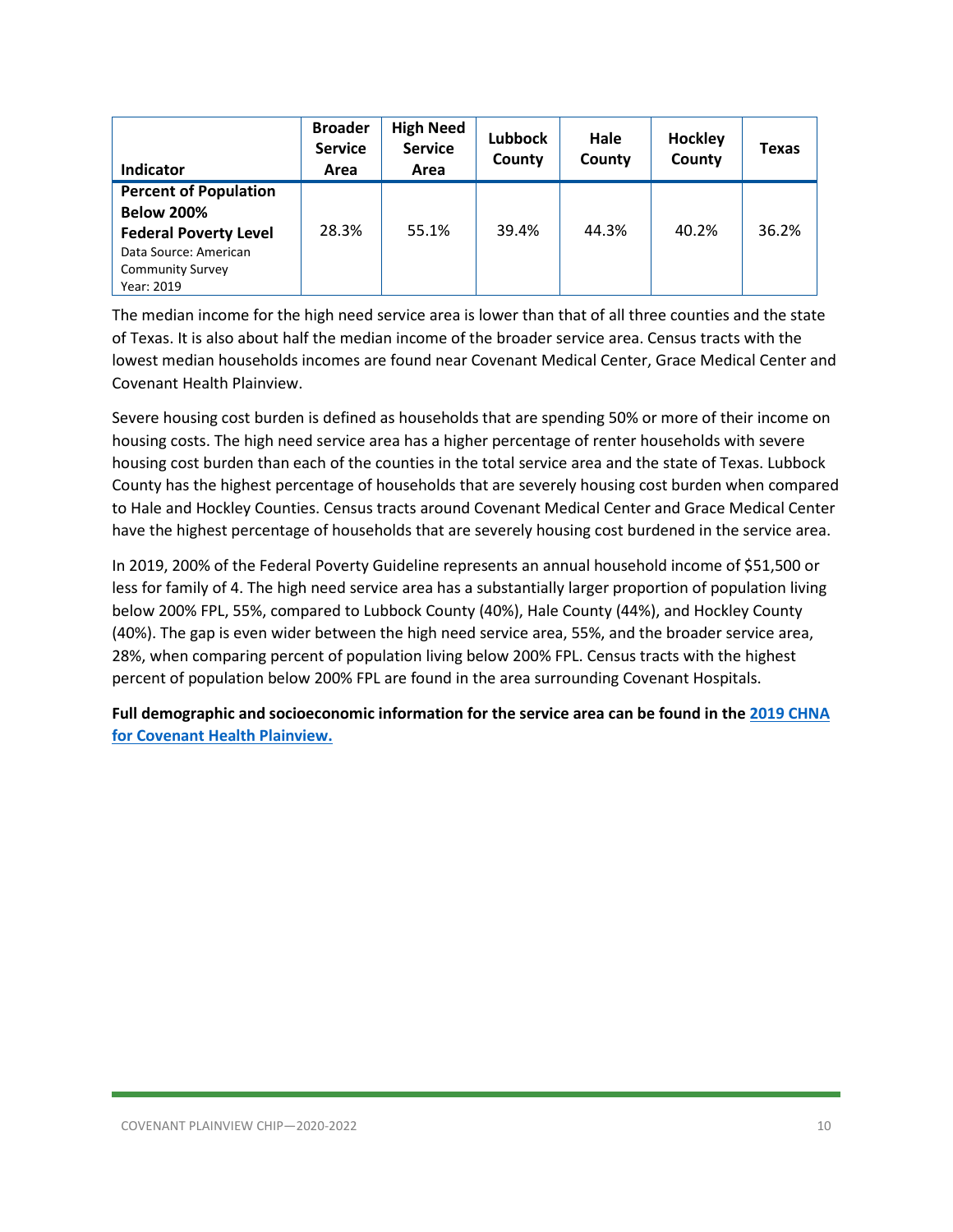# <span id="page-10-0"></span>COMMUNITY NEEDS AND ASSETS ASSESSMENT PROCESS AND RESULTS

### <span id="page-10-1"></span>Significant Community Health Needs Prioritized

Ranked significant health needs identified through the Community Health Needs Assessment process:

### PRIORITY 1: MENTAL AND BEHAVIORAL HEALTH

Mental and behavioral health treatment, intervention and prevention services for the community, including related issues such as substance use

### PRIORITY 2: ACCESS TO HEALTH SERVICES

Access to health services including but not limited to prevention, mental health, oral health, prescription assistance, health/community navigation, transportation and health education/prevention services

### PRIORITY 3: HOUSING INSECURITY/HOMELESSNESS

Safe, affordable, stable housing and permanent supportive housing solutions for people experiencing chronic homelessness

### PRIORITY 4: FOOD INSECURITY AND NUTRITION

Access to healthy food, nutrition education, and healthy lifestyle support

### <span id="page-10-2"></span>Needs Beyond the Hospital's Service Program

No hospital facility can address all the health needs present in its community. We are committed to continuing our Mission through providing Wellness and Prevention Community Grants and sponsorships/donations to non-profits addressing identified needs.

The following community health needs identified in the ministry CHNA will not be address and an explanation is provided below:

• Economic insecurity, access to community resources, workforce issues, and transportation

These needs will be indirectly addressed through outreach efforts and internal programming; however, Covenant Health did not select these as priority focus areas. Covenant Health works closely with community non-profits, agencies and organizations that provide more direct outreach and have the resources and expertise to lead initiatives to address these needs.

In addition, Covenant Health will collaborate with CASA of the South Plains, Catholic Charities, The Dream Center, The YWCA, South Plains Community Action, local FQHCs and other local non-profits that address the aforementioned community needs to coordinate care and referrals to address these unmet needs.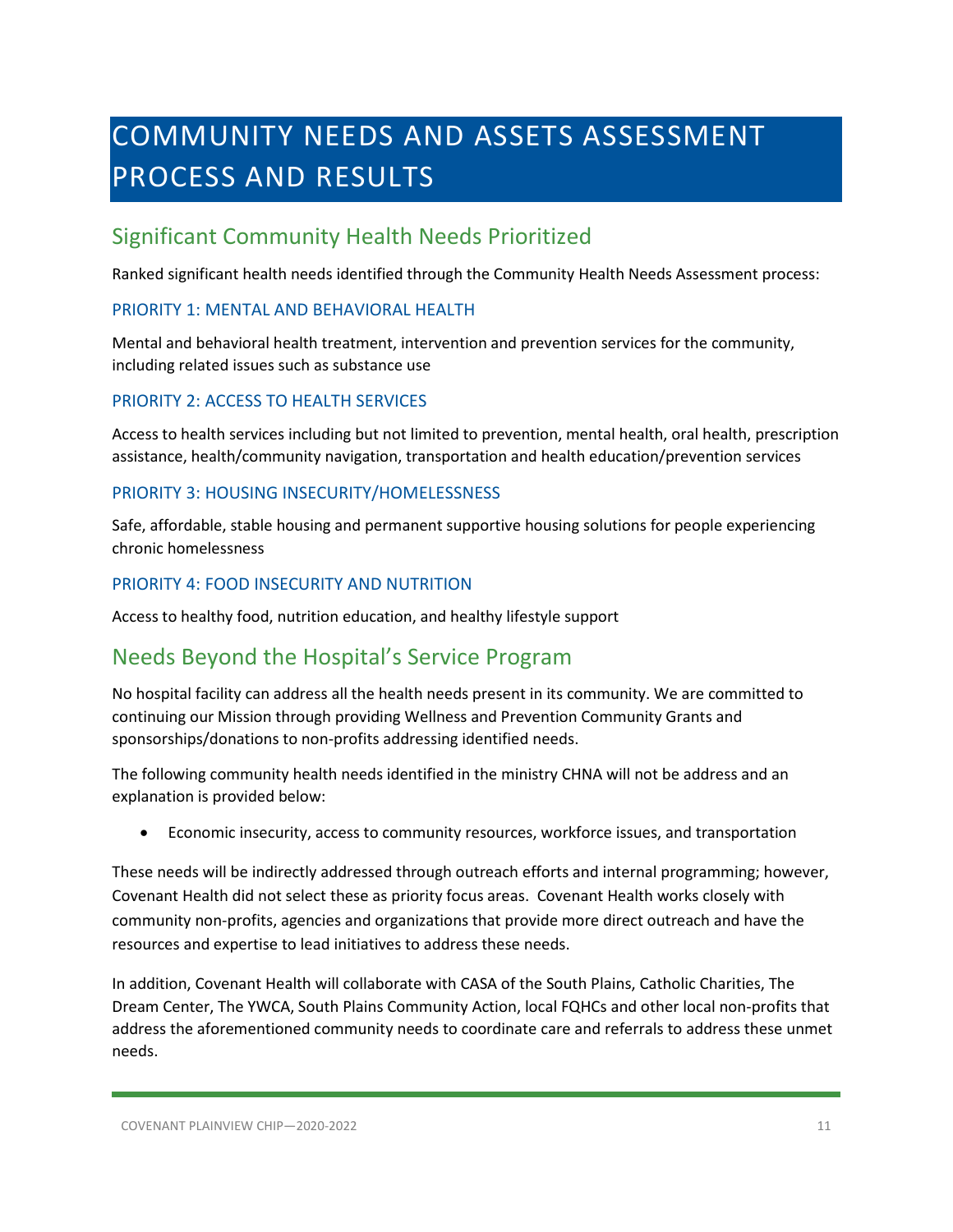# <span id="page-11-0"></span>COMMUNITY HEALTH IMPROVEMENT PLAN

### <span id="page-11-1"></span>Summary of Community Health Improvement Planning Process

Covenant Health engaged our community in the Community Health Needs Assessment process through stakeholder listening sessions and community surveys. Those data were used to set priorities and guide the Community Health Improvement Plan (CHIP). Due to overlapping service areas, close geographic proximity to one another, and shared community-outreach programs, the Covenant Health hospitals collaborated to develop a regional approach to the 2020-2022 CHIP. While there are some differences in select strategies and community partners, Covenant Medical Center, Covenant Children's, Grace Medical Center, Covenant Specialty Hospital, Covenant Health Plainview, and Covenant Health Levelland share many of the same CHIP strategies, which will allow for more effectively leveraging investments in the region to meet community needs. The Covenant Health Community Benefit Committee for Lubbock hospitals and the Covenant Health Levelland and Plainview boards reviewed and approved the Community Health Improvement Plan.

The 2020-2022 CHIP process was disrupted by the SARS-CoV-2 virus and COVID-19, which has impacted all of our communities. While we have focused on crisis response, it has required a significant redirection of resources and reduced community engagement in the CHIP process.

This CHIP is currently designed to address the needs identified and prioritized through the 2019 CHNA, though COVID-19 will have substantial impacts on our community needs. These impacts are likely to exacerbate some of the needs identified, and cause others to rise in level of priority. While this is a dynamic situation, we recognize the greatest needs of our community will change in the coming months, and it is important that we adapt our efforts to respond accordingly. This CHIP will be updated in 2021 to better document the impact of and our response to COVID-19 in our community. We are committed to supporting, strengthening, and serving our community in ways that align with our Mission, engage our expertise, and leverage our Community Benefit dollars in the most impactful ways.

Covenant Health anticipates that implementation strategies may change and therefore, a flexible approach is best suited for the development of its response to the CHNA. For example, certain community health needs may become more pronounced and require changes to the initiatives identified by Covenant Health in the enclosed CHIP.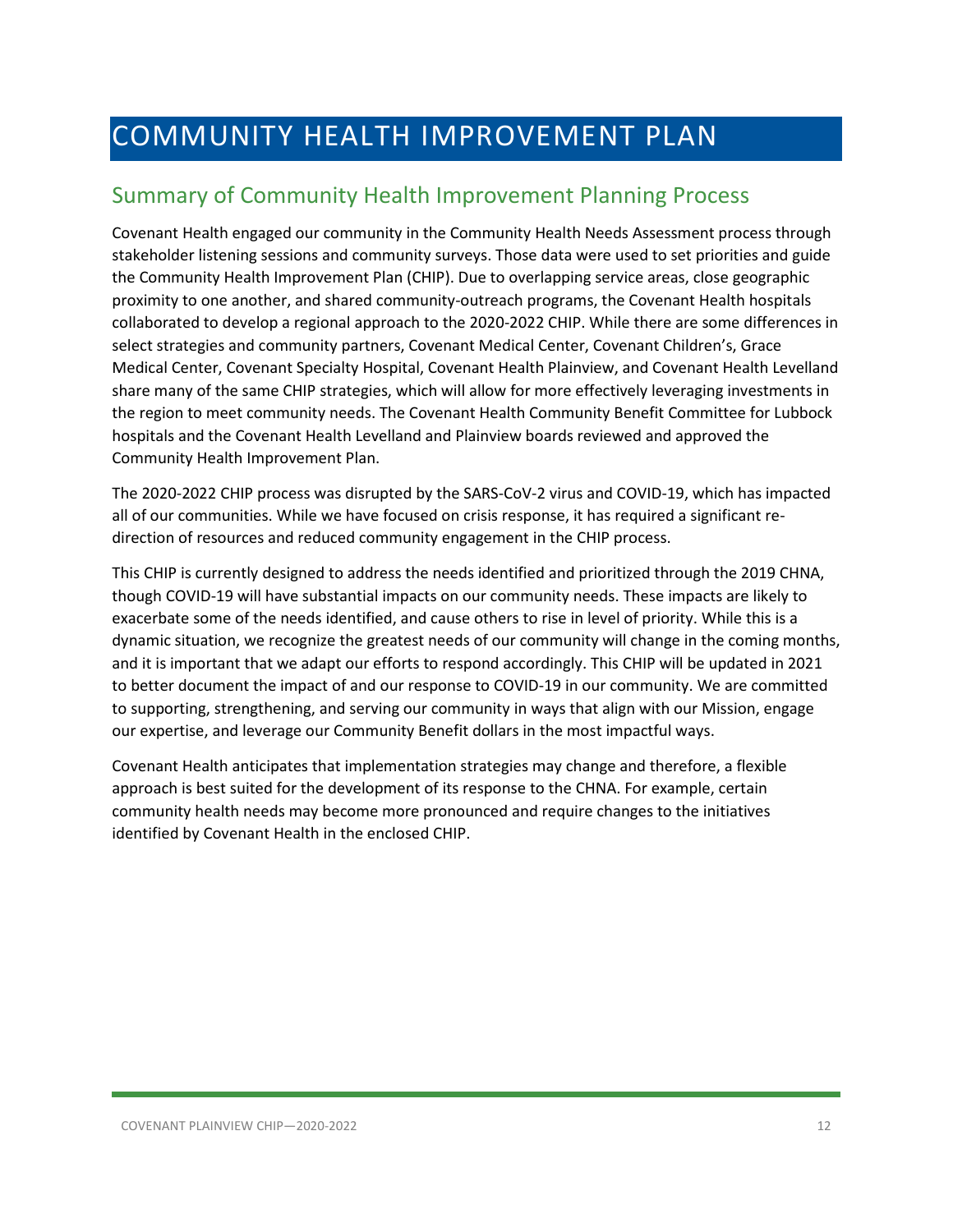### <span id="page-12-0"></span>Addressing the Needs of the Community: 2020- 2022 Key Community Benefit Initiatives and Evaluation Plan

### PRIORITY #1: MENTAL AND BEHAVIORAL HEALTH

#### *Community Need Addressed*

Addressing mental health prevention and intervention, including substance use disorders

*Goal*

Expand access to mental and behavioral health services within the service area

#### *Table 2. Strategies for Addressing Mental and Behavioral Health*

|    | <b>Strategy</b>                                                                                                                                                                                                                                                                                    | <b>Target Population</b>                                                                                                                                     |
|----|----------------------------------------------------------------------------------------------------------------------------------------------------------------------------------------------------------------------------------------------------------------------------------------------------|--------------------------------------------------------------------------------------------------------------------------------------------------------------|
| 1. | Provide on-site mental health or tele-counseling<br>services for the Covenant Plainview service area<br>through partnering with Texas Tech University's<br>Licensed Professional Counselor (LPC) Internship<br>Program                                                                             | Adults with low incomes and those who<br>are uninsured in the Plainview service area                                                                         |
| 2. | Expand anti-stigma, multi-media Work2BeWell<br>Campaign into Plainview service area by working<br>with the Plainview Independent School District<br>3. Continue to expand the Covenant Community<br><b>Counseling Center to provide tele-counseling</b><br>services for the Plainview service area | All communities within the service area;<br>focused content on youth and teens in<br>Lubbock, Hale and Hockley Counties<br>Primarily adults with low incomes |
|    | 4. Fund community partners engaging in mental<br>health expansion work and continue to participate<br>in the West Texas Mental Health Partnership<br>Committee to advance collaborative approaches to<br>expanding mental health services in our region                                            | All communities within service area                                                                                                                          |

### *Planned Collaboration Partners*

Texas Tech University, South Plains Community Action Association, Plainview Independent School District, Plainview Central Plains Center, Allegiance, National Alliance on Mental Illness (NAMI), Catholic Charities, and Star Care

### *Resource Commitment*

Covenant Health has a dedicated Community Counseling Center with five full-time LPCs; Covenant Health also dedicates funding through the Wellness and Prevention Grant Program to fund community investments into mental health and other priority needs.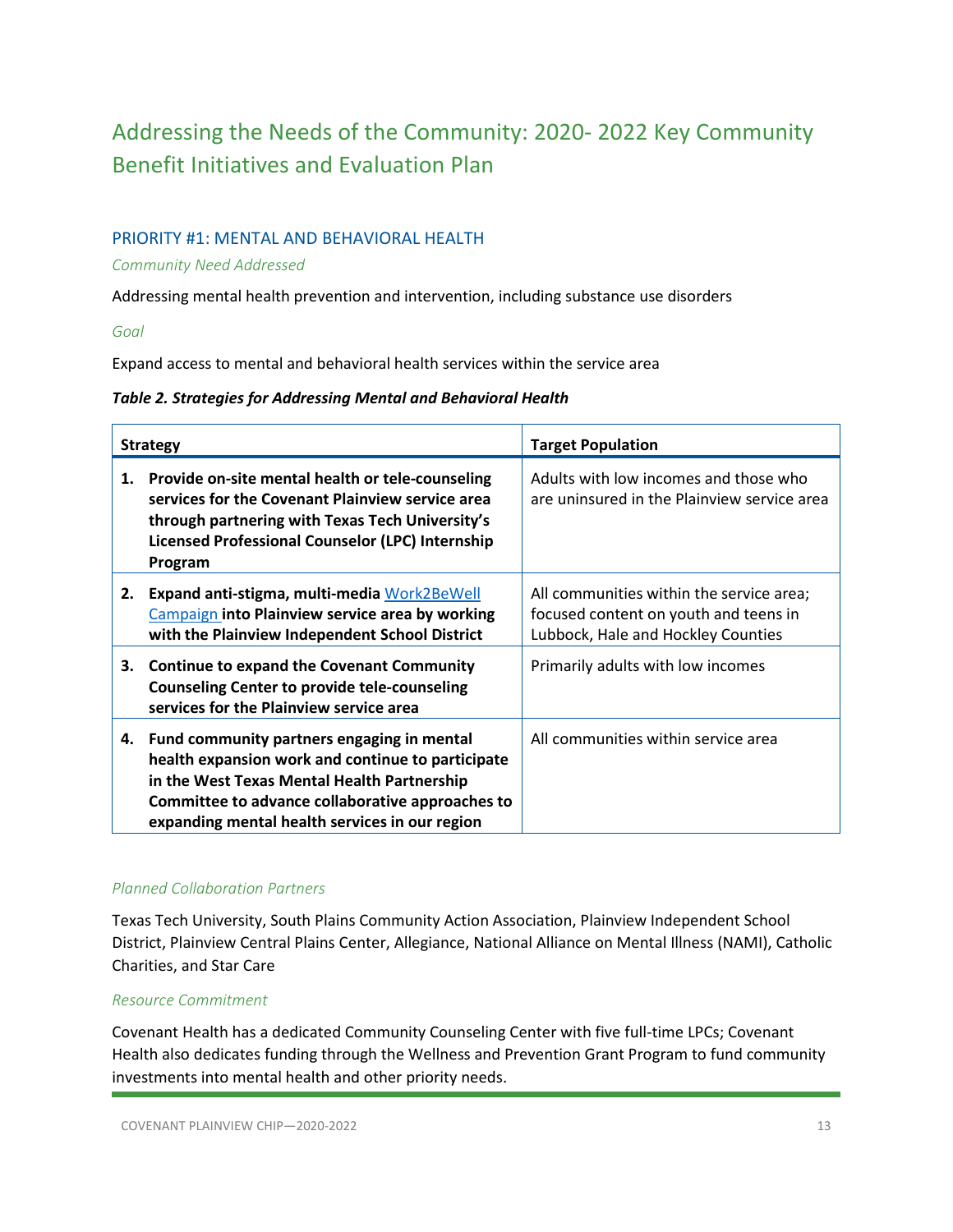### PRIORITY #2: ACCESS TO HEALTH SERVICES

### *Community Need Addressed*

Access to health services including but not limited to prevention, mental health, oral health, prescription assistance, health/community navigation, transportation and health education/prevention services

### *Goal*

Expand access to healthcare and healthcare related services with emphasis on population with low incomes and experiencing vulnerability

### *Table 3. Strategies for Addressing Access to Health Services*

|    | <b>Strategy</b>                                                                                                                                                                                                           | <b>Target Population</b>                                                                                                                                       |
|----|---------------------------------------------------------------------------------------------------------------------------------------------------------------------------------------------------------------------------|----------------------------------------------------------------------------------------------------------------------------------------------------------------|
| 1. | Continue to expand access to Covenant community<br>outreach programs including dental services, counseling,<br>low-income community navigation, and health education                                                      | People with low incomes and those<br>uninsured in the service area of all<br>Covenant Health hospitals                                                         |
| 2. | <b>Expand partnership with Plainview Health Department to</b><br>provide dentures to community members with low<br>incomes at the Covenant Plainview Outreach Dental Clinic                                               | Adults with low incomes and<br>dentally uninsured in the service<br>area of Covenant Plainview                                                                 |
| 3. | Utilize navigation and health education programs to assist<br>persons with low incomes and those who are uninsured<br>with establishing a primary care provider and assisting<br>them with resource applications          | People with low incomes and<br>experiencing vulnerability,<br>particularly those who are<br>uninsured, in the service area of all<br>Covenant Health hospitals |
|    | 4. Provide financial and in-kind support to increase access to<br>care and address social determinants of health. Support<br>will be provided to local community clinics, non-profits<br>and FQHCs dedicated to this work | People with low incomes and<br>experiencing vulnerability in the<br>service area of all Covenant Health<br>hospitals                                           |

### *Planned Collaboration Partners*

Plainview Health Department, Regence Health Network, South Plains Food Bank, Catholic Charites, and South Plains Community Action Association

### *Resource Commitment*

Covenant Health has dedicated programs to increase access to services including the following: Low-Income Community Navigation Program, Community Health Education Program, Outreach Dental Clinics, and Community Counseling Clinics. Covenant Health also dedicates funding through the Wellness and Prevention Grant Program to fund community investments focused on expanding access and other priority needs.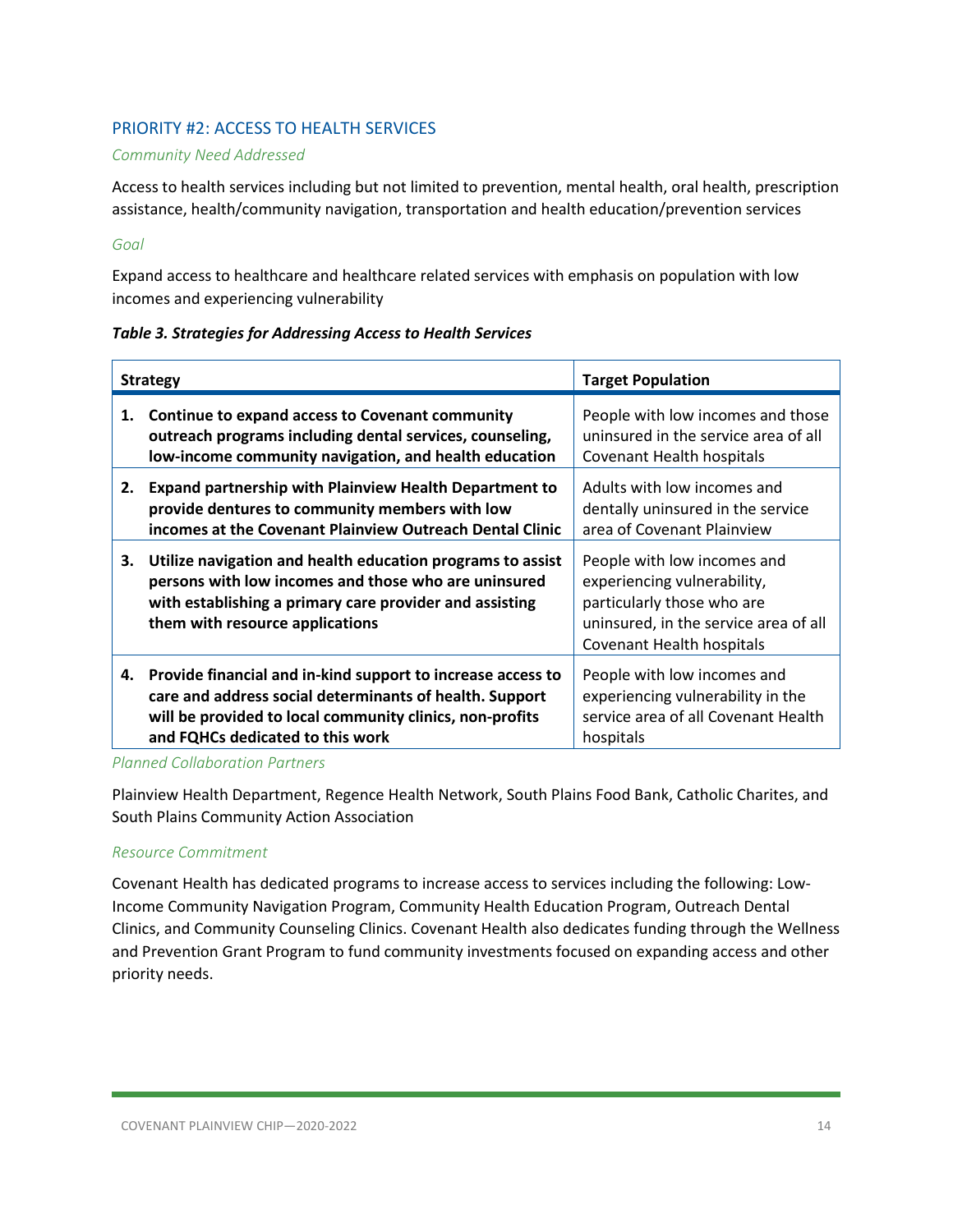### PRIORITY #3: HOMELESSNESS AND HOUSING INSTABILITY

#### *Community Need Addressed*

Safe, affordable, stable housing and permanent supportive housing solutions for people experiencing chronic homelessness

### *Goal*

Reduce barriers to achieving and maintaining good health for community members experiencing vulnerability by addressing social determinants of health, such as housing, while also focusing on food insecurity, access to preventative care, and resource assistance.

#### *Table 4. Strategies for Addressing Homelessness and Housing Instability*

| <b>Strategy</b> |                                                                                                                                                    | <b>Target Population</b>                                                                                                                 |  |
|-----------------|----------------------------------------------------------------------------------------------------------------------------------------------------|------------------------------------------------------------------------------------------------------------------------------------------|--|
| 1.              | Provide funding and land feasibility study to<br><b>Open Door for Housing First permanent</b><br>supportive housing expansion                      | People with low incomes and experiencing<br>homelessness and housing instability in the<br>service area of all Covenant Health hospitals |  |
|                 | 2. Screen for housing insecurity in all Covenant<br><b>Health outreach programs</b>                                                                | People with low incomes and experiencing<br>housing instability in the service area of all<br>Covenant Health hospitals                  |  |
| 3.              | <b>Engage work with Community Solutions Built for</b><br><b>Zero Program</b>                                                                       | People experiencing homelessness and<br>housing instability in the service area of all<br>Covenant Health hospitals                      |  |
| 4.              | Complete community asset mapping related to<br>housing and food insecurity in the Covenant<br><b>Plainview service area</b>                        | People experiencing homelessness, housing<br>instability, and/or food insecurity in the<br>service area of all Covenant Health hospitals |  |
| 5.              | <b>Expand wraparound support services to Open</b><br>Door permanent supportive housing residents                                                   | Adult permanent residents at Open Door<br>Supportive Housing exiting chronic<br>homelessness                                             |  |
| 6.              | <b>Explore funding and support opportunities for</b><br>local agencies working on housing related needs<br>for the Covenant Plainview Service Area | People experiencing homelessness and<br>housing instability in the service area of<br><b>Covenant Plainview</b>                          |  |

*Planned Collaboration Partners*

Texas Homeless Network, Open Door, Salvation Army, Family Promise, South Plains Community Action Association, Texas Tech University, local public school districts and foster care agencies.

#### *Resource Commitment*

Covenant Health has both a dedicated Low-Income Community Navigation Program and a Community Health Education Program which work to address housing and homelessness; Covenant Health also dedicates funding through the Wellness and Prevention Grant Program to fund community investments focused on housing, homelessness, and other related social determinants of health.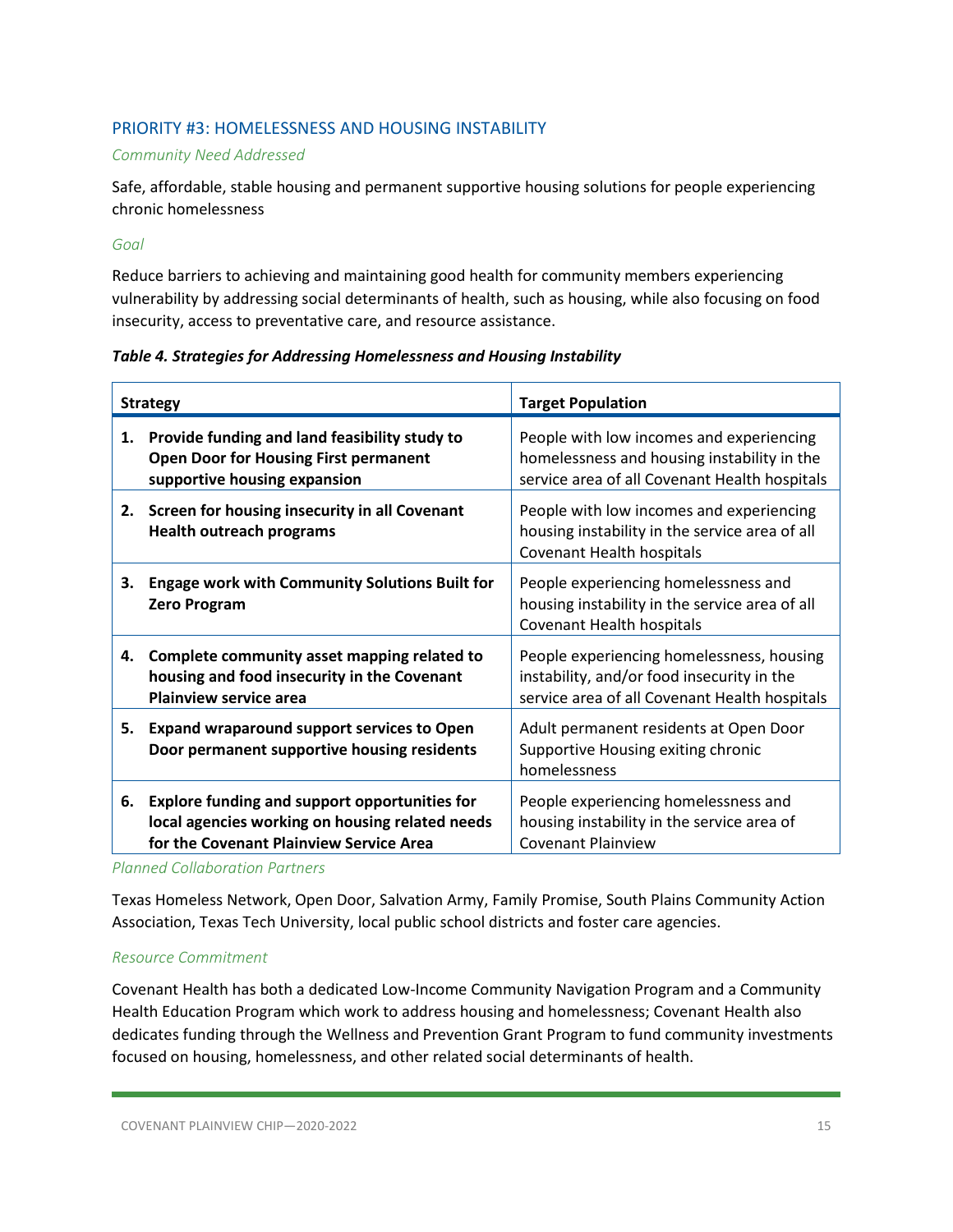### PRIORITY #4: FOOD INSECURITY AND NUTRITION

#### *Community Need Addressed*

### Access to healthy food, nutrition education, and healthy lifestyle support

#### *Goal*

Reduce barriers to achieving and maintaining good health for community members experiencing vulnerabilities by addressing food insecurity and nutrition issues.

### *Table 5. Strategies for Addressing Food Insecurity and Nutrition*

| <b>Strategy</b> |                                                                                                                                                                                                                               | <b>Target Population</b>                                                                                                                                                       |  |
|-----------------|-------------------------------------------------------------------------------------------------------------------------------------------------------------------------------------------------------------------------------|--------------------------------------------------------------------------------------------------------------------------------------------------------------------------------|--|
| 1.              | Provide health education with emphasis on nutrition<br>through Covenant Health Education Program                                                                                                                              | People with low incomes and<br>experiencing vulnerability, with<br>special emphasis on those who are<br>food insecure, in the service area of<br>Covenant Plainview Hospital   |  |
|                 | 2. Continue Healthy Kids 2020 Program for Covenant<br>Plainview and assess how to expand wellness goals for<br>2021-2024                                                                                                      | School-aged children within the<br>City of Plainview                                                                                                                           |  |
| 3.              | Screen for food insecurity in all Covenant Health outreach<br>programs and link community members to resources                                                                                                                | People with low incomes and<br>experiencing vulnerability, with<br>special emphasis on those who are<br>food insecure, in the service area of<br>all Covenant Health hospitals |  |
| 4.              | Provide financial and in-kind support to increase access to<br>food and address other social determinants of health.<br>Support will be provided to local community clinics, non-<br>profits and FQHCs dedicated to this work | People with low incomes and<br>experiencing vulnerability in the<br>service area of Covenant Plainview<br>Hospital                                                             |  |
| 5.              | Complete community asset mapping related to housing<br>and food insecurity for the Covenant Plainview service<br>area                                                                                                         | People experiencing food insecurity<br>and/or homelessness/housing<br>instability in the service area of<br><b>Covenant Plainview Hospital</b>                                 |  |

#### *Planned Collaboration Partners*

Plainview YMCA, Plainview Snack Pak 4 Kids, South Plains Food Bank, Catholic Charities, Plainview Independent School District, and South Plains Community Action Association

### *Resource Commitment*

Covenant Health has both a dedicated Low-Income Community Navigation Program and a Community Health Education Program which work to address housing and homelessness; Covenant Health also dedicates funding through the Wellness and Prevention Grant Program to fund community investments focused on housing, homelessness and other related social determinants of health.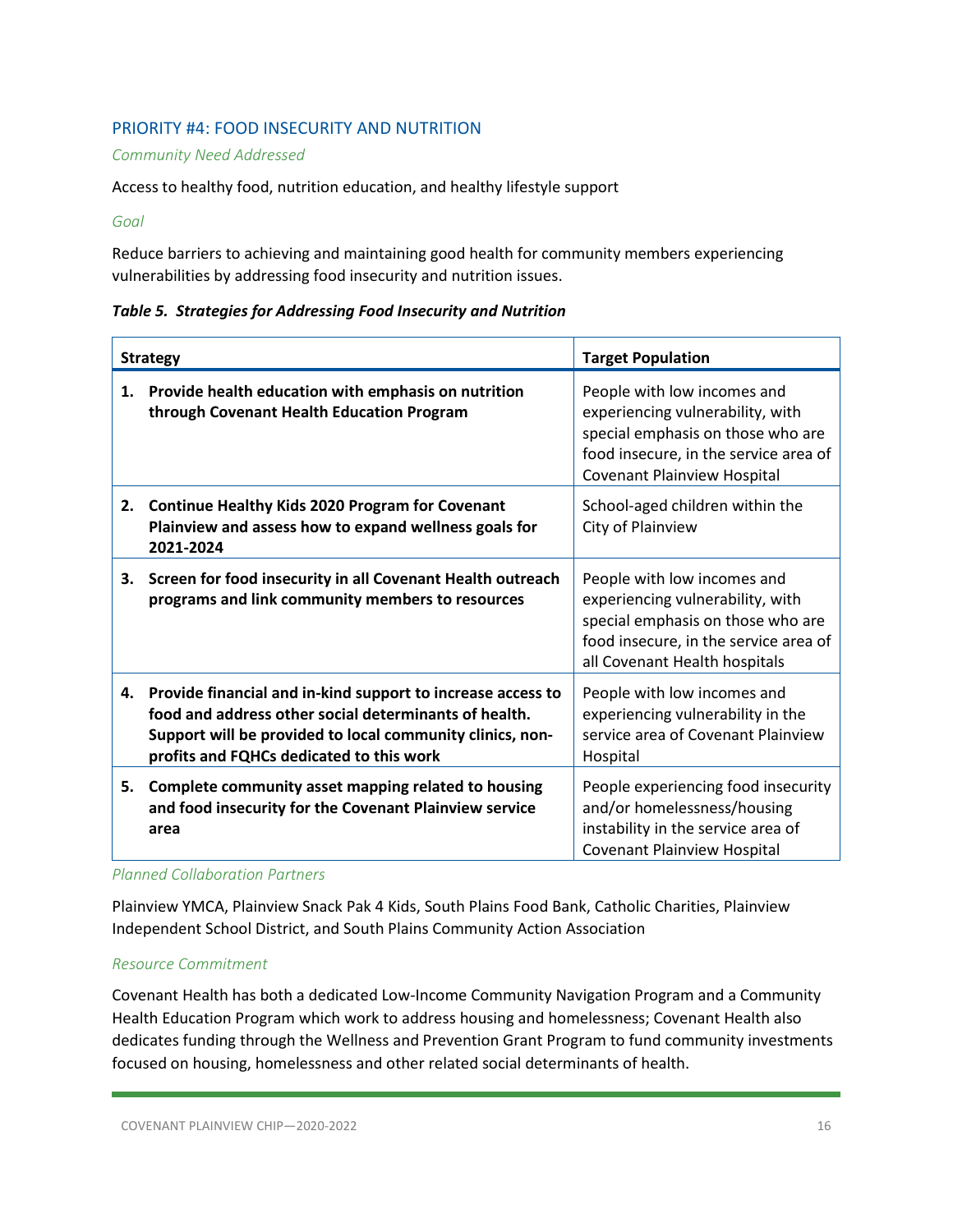### <span id="page-16-0"></span>Other Community Benefit Programs and Evaluation Plan

| <b>Initiative</b><br>(Community Need<br>Addressed) |                                                             | Program<br><b>Name</b>                                  | <b>Description</b>                                                                                                                                                                                                                                                                                                                          | <b>Target</b><br><b>Population</b>                                         |
|----------------------------------------------------|-------------------------------------------------------------|---------------------------------------------------------|---------------------------------------------------------------------------------------------------------------------------------------------------------------------------------------------------------------------------------------------------------------------------------------------------------------------------------------------|----------------------------------------------------------------------------|
| 1.                                                 | Childhood<br><b>Obesity and</b><br><b>Wellness</b>          | Go Noodle                                               | Engage elementary school students by<br>increasing movement during the day<br>using Go Noodle                                                                                                                                                                                                                                               | Both people with<br>low incomes and<br>the broader<br>community            |
| 2.                                                 | At-Risk Youth,<br><b>Mental Health,</b><br><b>Education</b> | Community<br>Advocacy<br>Program for<br><b>Students</b> | Direct student intervention to youth-at-<br>risk utilizing a comprehensive wellness<br>approach. The advocate and student<br>work together to help the student<br>navigate various transitions in order to<br>reach their full potential.                                                                                                   | Families with low<br>incomes and at-<br>risk youth                         |
| 3.                                                 | <b>Mental Health</b>                                        | Lubbock ISD<br>Keep<br>Empowering<br>Youth<br>Program   | The Lubbock ISD Keep Empowering Youth<br>program provides meaningful and<br>effective social emotional learning using<br>an integrated approach to support<br>students and their families. This program<br>focuses on prevention, builds social<br>emotional competencies and provides<br>mental health support.                            | At-risk youth                                                              |
| 4.                                                 | <b>All Identified</b><br><b>Needs in CHNA</b>               | Wellness and<br>Prevention<br>Grant<br>Program          | The Covenant Wellness and Prevention<br>Grant Program seeks to promote the<br>health and well-being of individuals and<br>families with low incomes in communities<br>within our service area. Grant funding is<br>allocated annually to community partners<br>to further address community needs<br>identified in Covenant Health's CHNAs. | Individuals and<br>families with low<br>incomes within<br>the service area |

### *Table 6. Other Community Benefit Programs in Response to Community Needs*